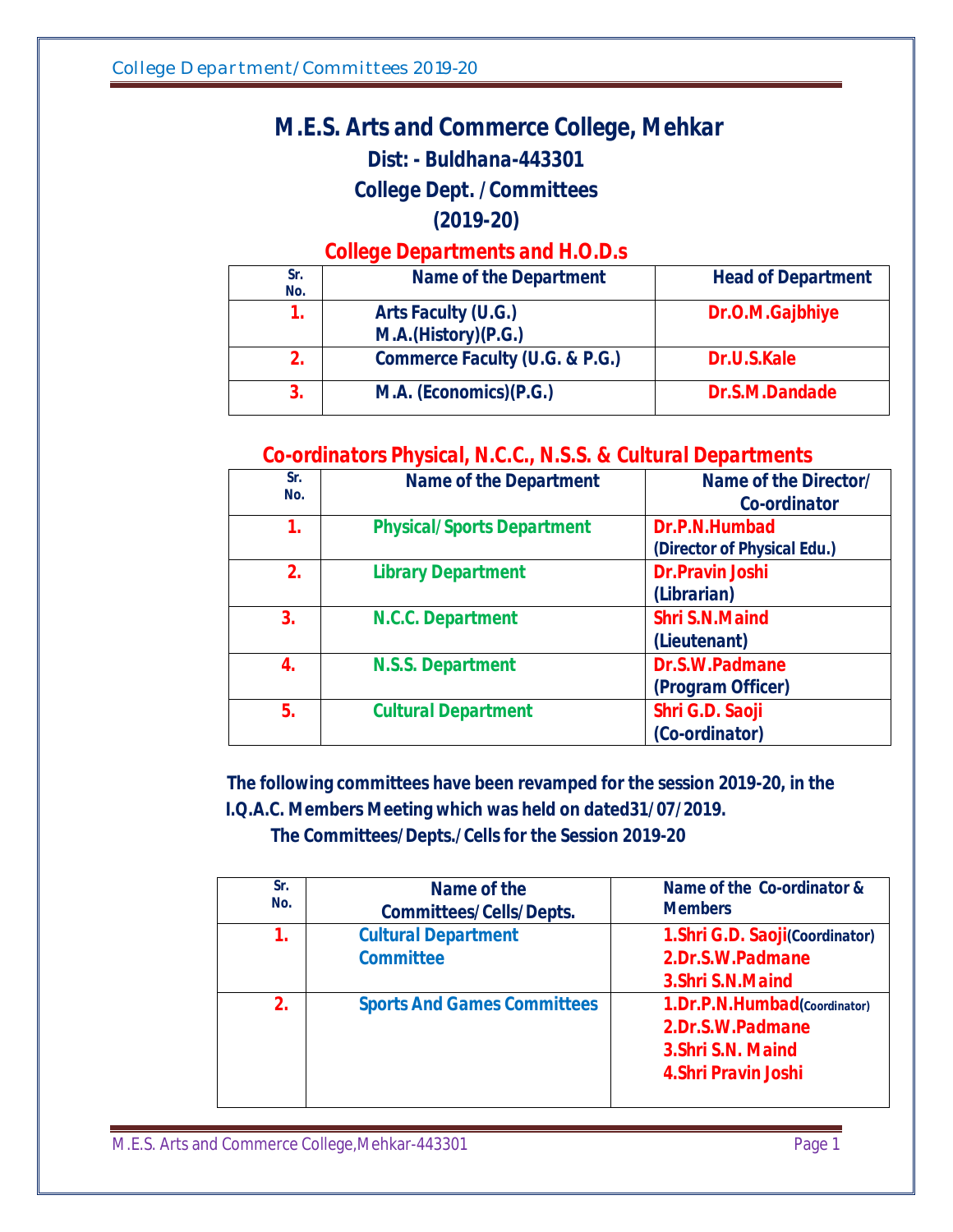| 3.               | <b>Admission Committee</b>               | 1.Dr.S.M.Dandade(Coordinator)     |
|------------------|------------------------------------------|-----------------------------------|
|                  |                                          | 2.Dr.U.S.Kale                     |
|                  |                                          | 3. Shri S.N. Maind                |
|                  |                                          | 4.Dr.S.W.Padmane                  |
|                  |                                          | 5.Shri G.D.Saoji                  |
|                  |                                          | 6. Shri P.D. Parihar              |
|                  |                                          | 7. Shri Sunil Khillari            |
| 4.               | <b>Students Feedback &amp; Analysis</b>  | 1. Shri G.D. Saoji (Coordinator)  |
|                  | <b>Committee</b>                         | 2. Shri Pravin Joshi              |
| 5.               | <b>Teacher's Placement (PBAS)</b>        | 1.Dr.S.M.Dandade(Coordinator)     |
|                  | <b>Committee</b>                         | 2.Dr.U.S.Kale                     |
| 6.               | <b>Research Committee</b>                | 1.Dr.U.S.Kale (Coordinator)       |
|                  |                                          | 2.Dr.Pravin Joshi                 |
| $\overline{7}$ . | <b>Documentation Committee</b>           | 1.Dr. Wasudeo                     |
|                  |                                          | <b>Golait</b> (Coordinator)       |
|                  |                                          | 2.Dr.S.M.Dandade                  |
|                  |                                          | 3. Shri Sunil Khillari            |
|                  |                                          | 4. Shri Pratap Bibe               |
|                  |                                          | 5. Shri Shailendra Shukla         |
| 8.               | <b>Gender Sensitization</b>              | 1. Sunita Dongre (Coordinator)    |
|                  | <b>Committee</b>                         | 2. Aparna Awasthi                 |
|                  |                                          | 3. Ambhore Madam                  |
| 9.               | <b>ICT Based Teaching &amp; Learning</b> | 1. Dr.U.S.Kale (Coordinator)      |
|                  | <b>Development Committee</b>             | 2. Dr. Pravin Joshi               |
|                  |                                          | 3.Shri G.D.Saoji                  |
|                  |                                          | 4. Shri P.D. Parihar              |
| 10.              | <b>Parents-Teachers Association</b>      | 1.Dr.O.M.Gajbhiye(Coordina        |
|                  |                                          | tor)                              |
|                  |                                          | 2.Dr.S.M.Dandade                  |
|                  |                                          | 3.DR.U.S.Kale                     |
| 11.              | <b>Alumni Association Committee</b>      | 1.Dr.U.S.Kale(Coordinator)        |
|                  |                                          | 2.Dr.Pravin Joshi                 |
| 12.              | <b>Competitive Exam./NET-SET</b>         | 1. Dr. Pravin Joshi (Coordinator) |
|                  | <b>Exam. &amp; Career Guidance</b>       | 2. Shri G.D. Saoji                |
|                  | <b>Committee</b>                         | 3. Shri S.N. Maind                |
| 13.              | <b>Library Committee</b>                 | 2.Dr.P.A.Joshi(Coordinator)       |
|                  |                                          | 3.Dr.O.M.Gajbhiye                 |
|                  |                                          | 4.Dr.A.M.Patil                    |
|                  |                                          | 5.Dr.U.S.Kale                     |
|                  |                                          | 6.Shri G.D.Saoji                  |
|                  |                                          | 7. Shri P.D. Parihar              |
| 14.              | <b>Magazine Committee</b>                | 1.Shri G.D.Saoji(Coordinator)     |
|                  |                                          | 2.Dr.S.W.Padmane                  |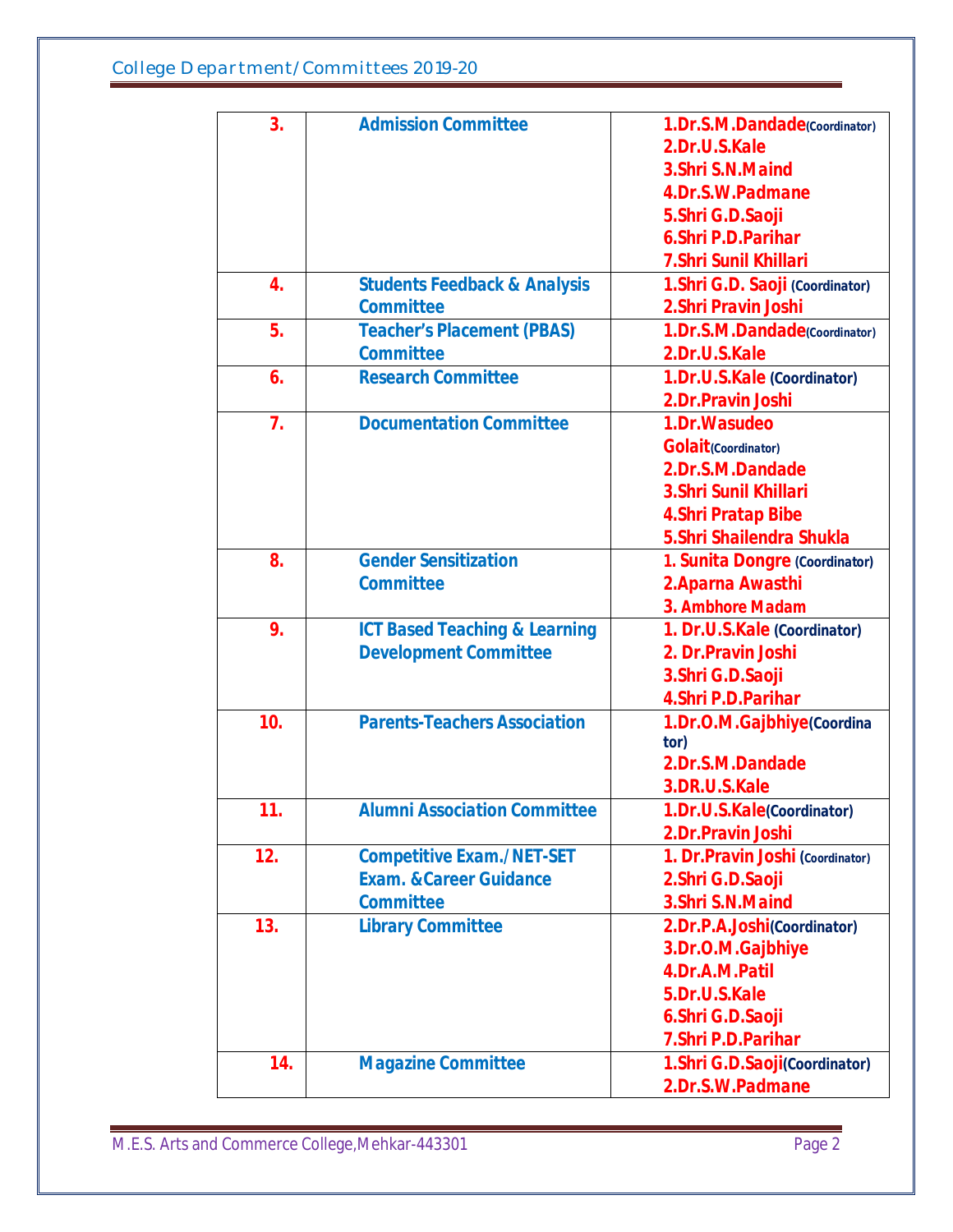|     |                                       | 3.Dr.A.M.Patil                   |
|-----|---------------------------------------|----------------------------------|
|     |                                       | 4.Dr.Pravin Joshi                |
|     |                                       | 5. Shri P.D. Parihar             |
| 15. | <b>College Campus Development</b>     | 1.Dr. S.M.Dandade (Coordinator)  |
|     | <b>Committee</b>                      | 2.Dr.U.S.Kale                    |
|     |                                       | 3.Dr.W.D.Golait                  |
| 16. | <b>College Web-Site</b>               | 1. Shri G. D. Saoji(Coordinator) |
|     | <b>Development Committee</b>          | 2.Dr. Wasudeo Golait             |
| 17. | <b>Students Council</b>               | 1.Dr.O.M.Gajbhiye(Coordinator)   |
|     | <b>Formation(Election)Committee</b>   | 2.Shri G.D.Saoji                 |
| 18. | <b>ICT Equipments &amp; Computers</b> | 1. Shri G.D. Saoji(Coordinator)  |
|     | <b>Maintenance/Assistance</b>         | 2.Dr.Pravin Joshi                |
|     | <b>Committee</b>                      | 3.Dr.U.S.Kale                    |
|     |                                       | 4. Shri Pratap Bibe              |
| 19. | <b>Discipline &amp; Anty Ragging</b>  | 1.Dr.P.N.Humbad(Coordinato       |
|     | <b>Committee</b>                      | r)                               |
|     |                                       | 2.Dr.O.M.Gajbhiye                |
|     |                                       | 3.Dr.A.M.Patil                   |
|     |                                       | 4.Dr.U.S.Kale                    |
|     |                                       | 5.Dr.S.W.Padmane                 |
|     |                                       | 6. Shri S.N. Maind               |
|     |                                       | 7. Shri Sunil Khillari           |
|     |                                       | 8. Shri P.D. Parihar             |
| 20. | <b>Students Grievance and</b>         | 1.Dr.O.M.Gajbhiye(Coordinator)   |
|     | redressal Cell                        | 2.Dr.S.M.Dandade                 |
|     |                                       | 3.Dr.U.S.Kale                    |
| 21. | <b>Staff Grievance and Redressal</b>  | 1. Prin. Dr. G. N. Parihar       |
|     | <b>Cell</b>                           | 2.Dr.O.M.Gajbhiye                |
|     |                                       | 3. Shri Pratap Bibe              |
| 22. | <b>Youth Festival Committee</b>       | 1.Dr.S.W.Padmane(Coordinator)    |
|     |                                       | 2.Dr.G.D.Saoji                   |
| 23. | <b>College Examination</b>            | 1. Shri G.D. Saoji (Coordinator) |
|     | <b>Committee</b>                      | 2.Dr.Pravin Joshi                |
|     |                                       | 3. Shri Raju Chaphe              |
|     |                                       | <b>4. Shri Ramanand Nawade</b>   |
| 24. | <b>Anty-Sexual Harassment Cell</b>    | 1. Prin. Dr. G. N. Parihar       |
|     |                                       | 2. Aparna Awasthi                |
|     |                                       | 3Ambhore Madam                   |
|     |                                       | 4.Sunita Dongre                  |

**Note:-** 

**Following nature of work/directions/Guideline for the HODs'/Directors/Coordinators have been resolved as following, in I.Q.A.C. meeting which was held on dated 31/07 2019. For**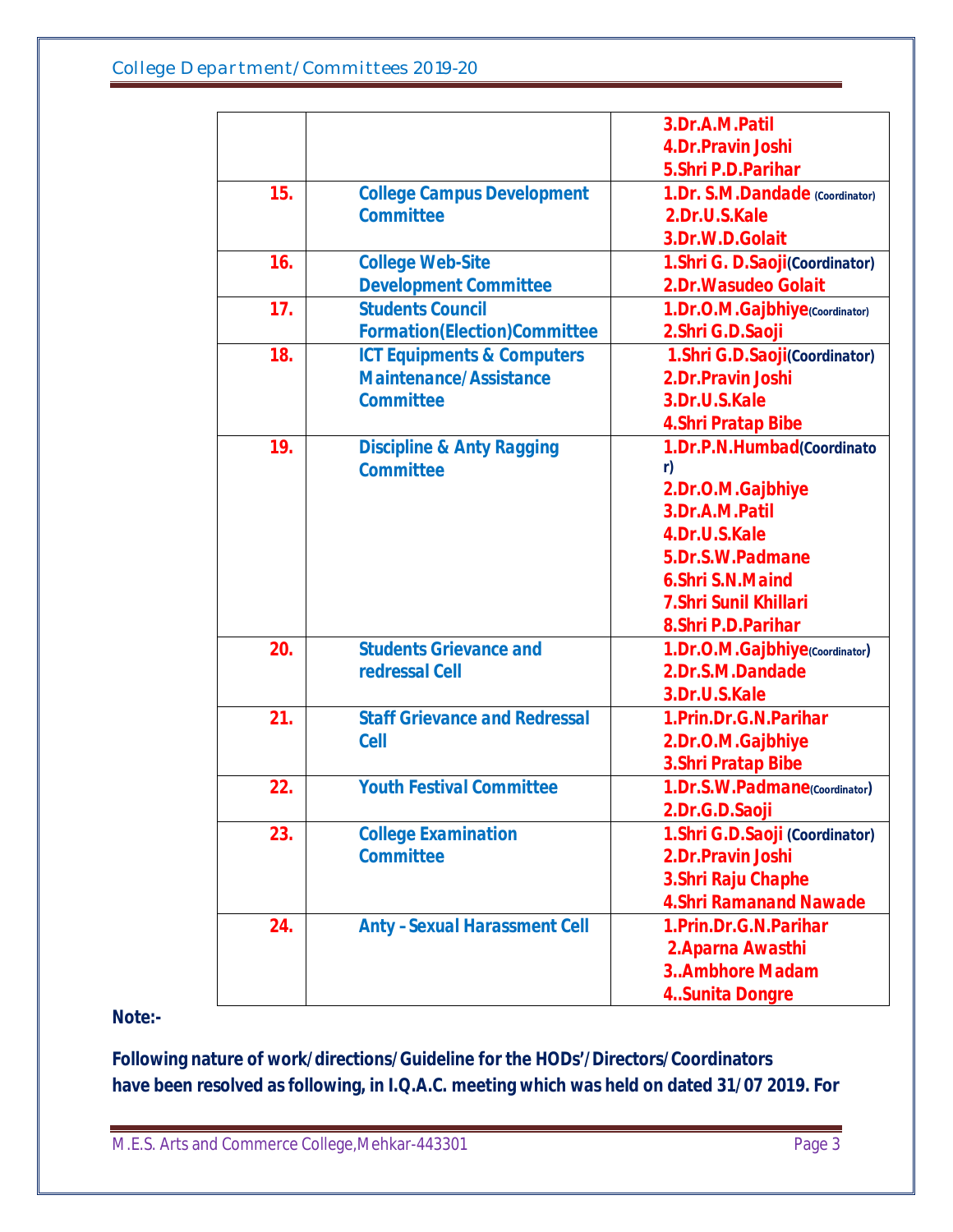**knowing his/her duties, responsibilities & nature of work and smooth and convenient working to all.**

**1. All dear H.O.D.s/Directors/Co-ordinators herewith informed that prepare "Plan of Action" of students' centric programs/Activities for their Department/Cell/Committee, for the session 2019-20 & conduct the programs/activities/efforts according to it, by using your innovative ideas.** 

**2. There are expected minimum two programs in fist session and other two programs in second session should be performed by the concerning Dept./Cell/Committee.**

**3. Whatever expenses of the programs/ events/activities will be occurred, it will be as usual paid by the Principal's office, after submitting the bills of the programs/ activities/events to shri Pratap Bibe.**

**4. It is also expected from every Dept./Cell/Committee should organise a meeting with concerning committee members for Why, How, Where, for whom, by whom, under (Exofficio) chairmanship of the Principal, before the program. And must be maintain its 'Minutes Book' of each meeting by the H.O.D.s/Director/Co-ordinators in proper manner.**

**5. For creating & maintaining quality among the students, as well as keeping record for also NAAC purpose, planned programs/activities/events must be organised by the Concerning Dept./Cell/Committee & must be kept all records just as :- Minutes book, Photographs, News paper cuttings, Event attended Students list etc.**

**6. And it is necessary to all to submit the month wise reports of the organised program/activity/event to the Principal office at the end of every month in hard copy. Also submit the 'Consolidated Annual Report' of all Programs/activities/events to the I.Q.A.C. in hard & soft copies, before or up to dt. 31st March 2020.** *(if any directed or planned Program/activity/event could not be organised/conducted due to any reason/s. Then* 

M.E.S. Arts and Commerce College, Mehkar-443301 Page 4